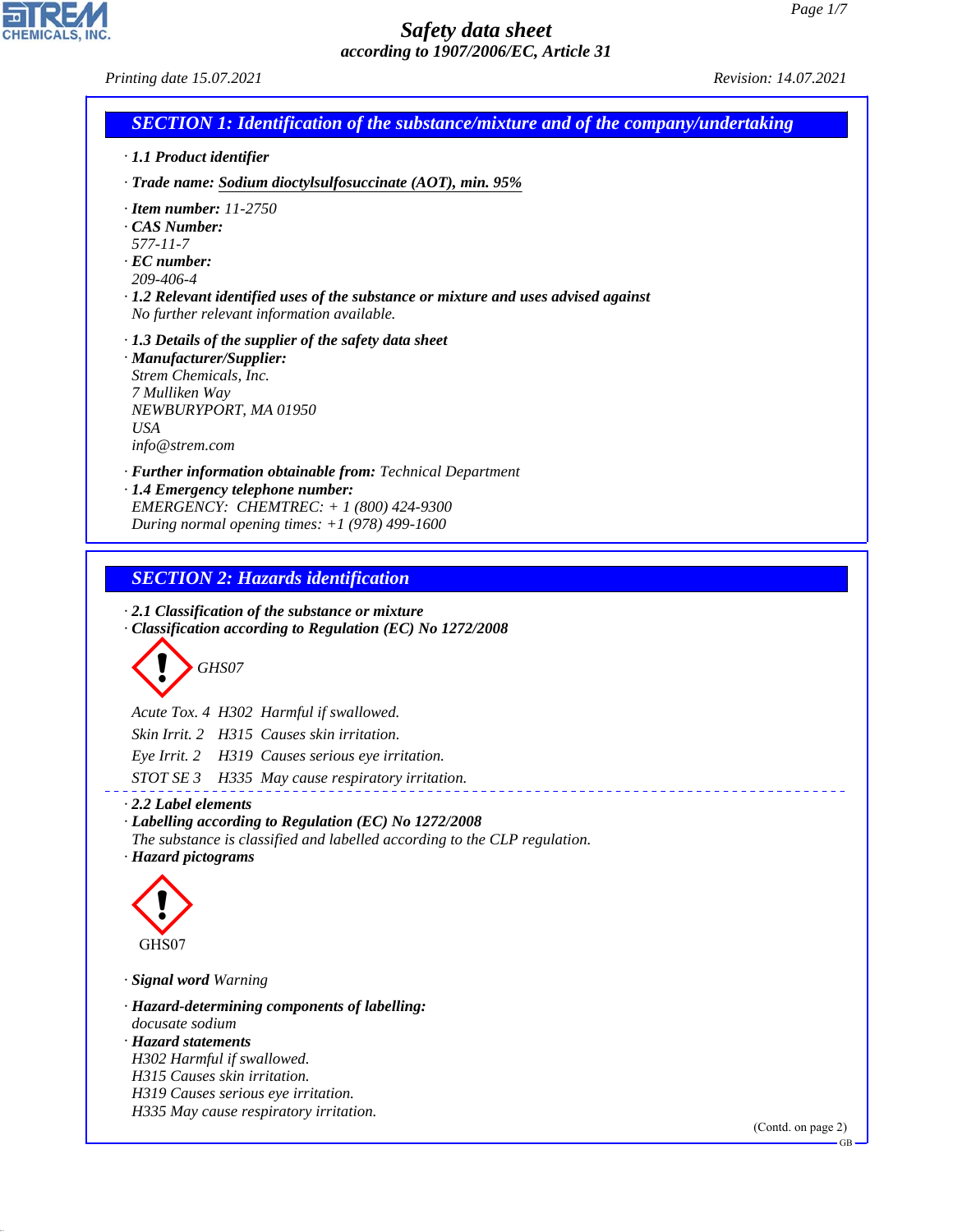*Printing date 15.07.2021 Revision: 14.07.2021*

*Trade name: Sodium dioctylsulfosuccinate (AOT), min. 95%*

|                            | (Contd. of page 1)                                                                                     |
|----------------------------|--------------------------------------------------------------------------------------------------------|
| · Precautionary statements |                                                                                                        |
| <i>P<sub>101</sub></i>     | If medical advice is needed, have product container or label at hand.                                  |
| <i>P102</i>                | Keep out of reach of children.                                                                         |
| <i>P103</i>                | Read label before use.                                                                                 |
| P <sub>262</sub>           | Do not get in eyes, on skin, or on clothing.                                                           |
| P <sub>280</sub>           | Wear protective gloves/protective clothing/eye protection/face protection.                             |
|                            | P305+P351+P338 IF IN EYES: Rinse cautiously with water for several minutes. Remove contact lenses, if  |
|                            | present and easy to do. Continue rinsing.                                                              |
| $P304 + P340$              | IF INHALED: Remove person to fresh air and keep comfortable for breathing.                             |
| $P403 + P233$              | Store in a well-ventilated place. Keep container tightly closed.                                       |
| <i>P501</i>                | Dispose of contents/container in accordance with local/regional/national/international<br>regulations. |
|                            |                                                                                                        |

*· 2.3 Other hazards*

*· Results of PBT and vPvB assessment*

*· PBT: Not applicable.*

*· vPvB: Not applicable.*

## *SECTION 3: Composition/information on ingredients*

*· 3.1 Chemical characterisation: Substances*

*· CAS No. Description*

*577-11-7 docusate sodium*

*· Identification number(s)*

*· EC number: 209-406-4*

## *SECTION 4: First aid measures*

*· 4.1 Description of first aid measures*

*· General information:*

*Symptoms of poisoning may even occur after several hours; therefore medical observation for at least 48 hours after the accident.*

- *· After inhalation: In case of unconsciousness place patient stably in side position for transportation.*
- *· After skin contact: Immediately wash with water and soap and rinse thoroughly.*
- *· After eye contact:*

*Rinse opened eye for several minutes under running water. If symptoms persist, consult a doctor.*

- *· After swallowing: Call for a doctor immediately.*
- *· 4.2 Most important symptoms and effects, both acute and delayed No further relevant information available.*
- *· 4.3 Indication of any immediate medical attention and special treatment needed No further relevant information available.*

# *SECTION 5: Firefighting measures*

- *· 5.1 Extinguishing media*
- *· Suitable extinguishing agents: Use fire extinguishing methods suitable to surrounding conditions.*
- *· 5.2 Special hazards arising from the substance or mixture No further relevant information available.*
- *· 5.3 Advice for firefighters*

44.1.1

*· Protective equipment: No special measures required.*

(Contd. on page 3)

GB

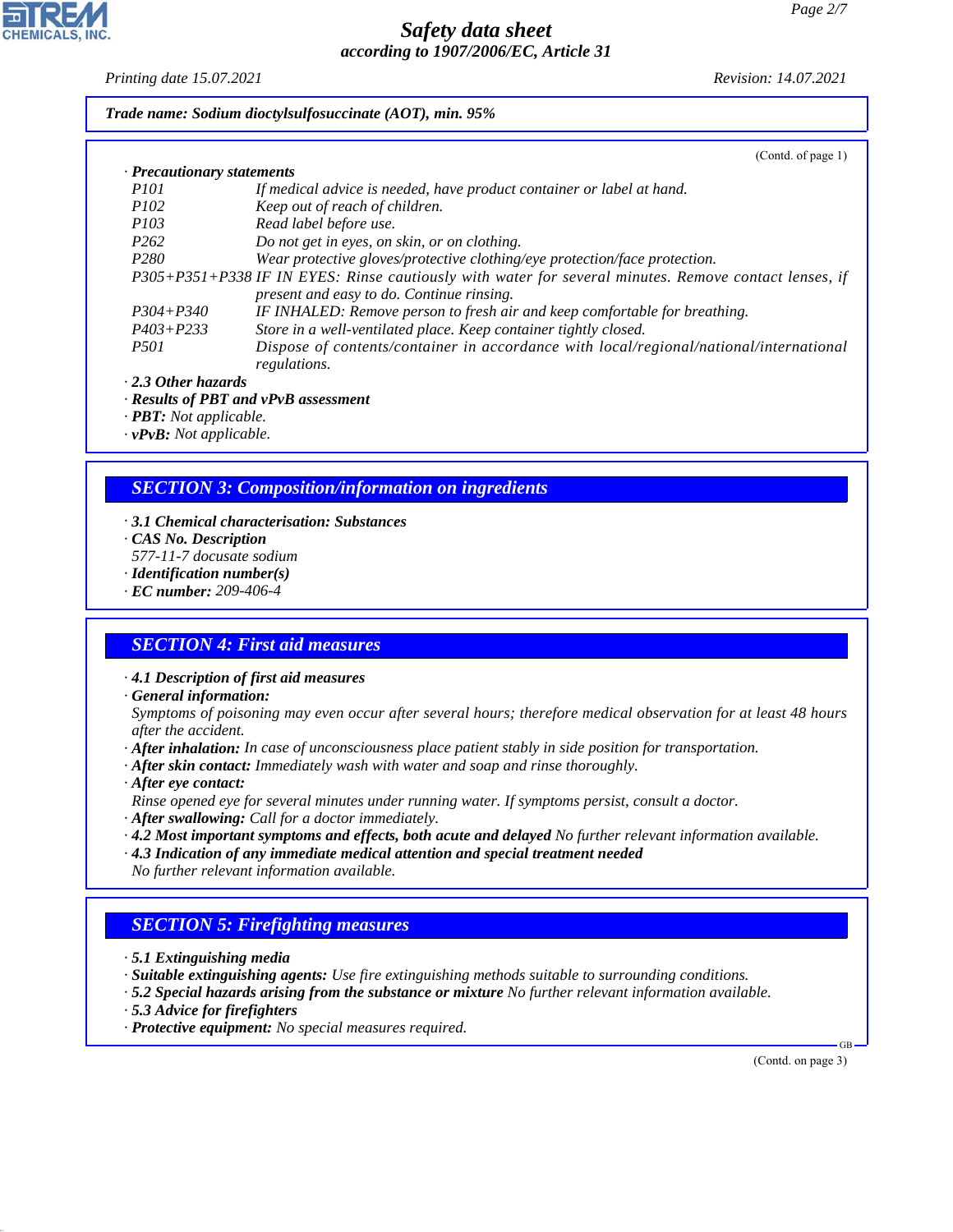*Printing date 15.07.2021 Revision: 14.07.2021*

*Trade name: Sodium dioctylsulfosuccinate (AOT), min. 95%*

(Contd. of page 2)

#### *SECTION 6: Accidental release measures*

- *· 6.1 Personal precautions, protective equipment and emergency procedures Not required.*
- *· 6.2 Environmental precautions: No special measures required.*
- *· 6.3 Methods and material for containment and cleaning up: Dispose contaminated material as waste according to item 13. Ensure adequate ventilation.*
- *· 6.4 Reference to other sections See Section 7 for information on safe handling. See Section 8 for information on personal protection equipment. See Section 13 for disposal information.*

#### *SECTION 7: Handling and storage*

*· 7.1 Precautions for safe handling No special precautions are necessary if used correctly.*

- *· Information about fire and explosion protection: No special measures required.*
- *· 7.2 Conditions for safe storage, including any incompatibilities*
- *· Storage:*
- *· Requirements to be met by storerooms and receptacles: No special requirements.*
- *· Information about storage in one common storage facility: Not required.*
- *· Further information about storage conditions: Keep container tightly sealed.*
- *· 7.3 Specific end use(s) No further relevant information available.*

#### *SECTION 8: Exposure controls/personal protection*

*· Additional information about design of technical facilities: No further data; see item 7.*

- *· 8.1 Control parameters*
- *· Ingredients with limit values that require monitoring at the workplace: Not required.*
- *· Additional information: The lists valid during the making were used as basis.*
- *· 8.2 Exposure controls*
- *· Personal protective equipment:*
- *· General protective and hygienic measures:*
- *Keep away from foodstuffs, beverages and feed.*
- *Immediately remove all soiled and contaminated clothing*
- *Wash hands before breaks and at the end of work.*
- *Avoid contact with the eyes and skin.*
- *· Respiratory protection:*

*In case of brief exposure or low pollution use respiratory filter device. In case of intensive or longer exposure use self-contained respiratory protective device.*

*· Protection of hands:*



44.1.1

\_S*Protective gloves*

*The glove material has to be impermeable and resistant to the product/ the substance/ the preparation. Due to missing tests no recommendation to the glove material can be given for the product/ the preparation/ the chemical mixture.*

*Selection of the glove material on consideration of the penetration times, rates of diffusion and the degradation* (Contd. on page 4)

GB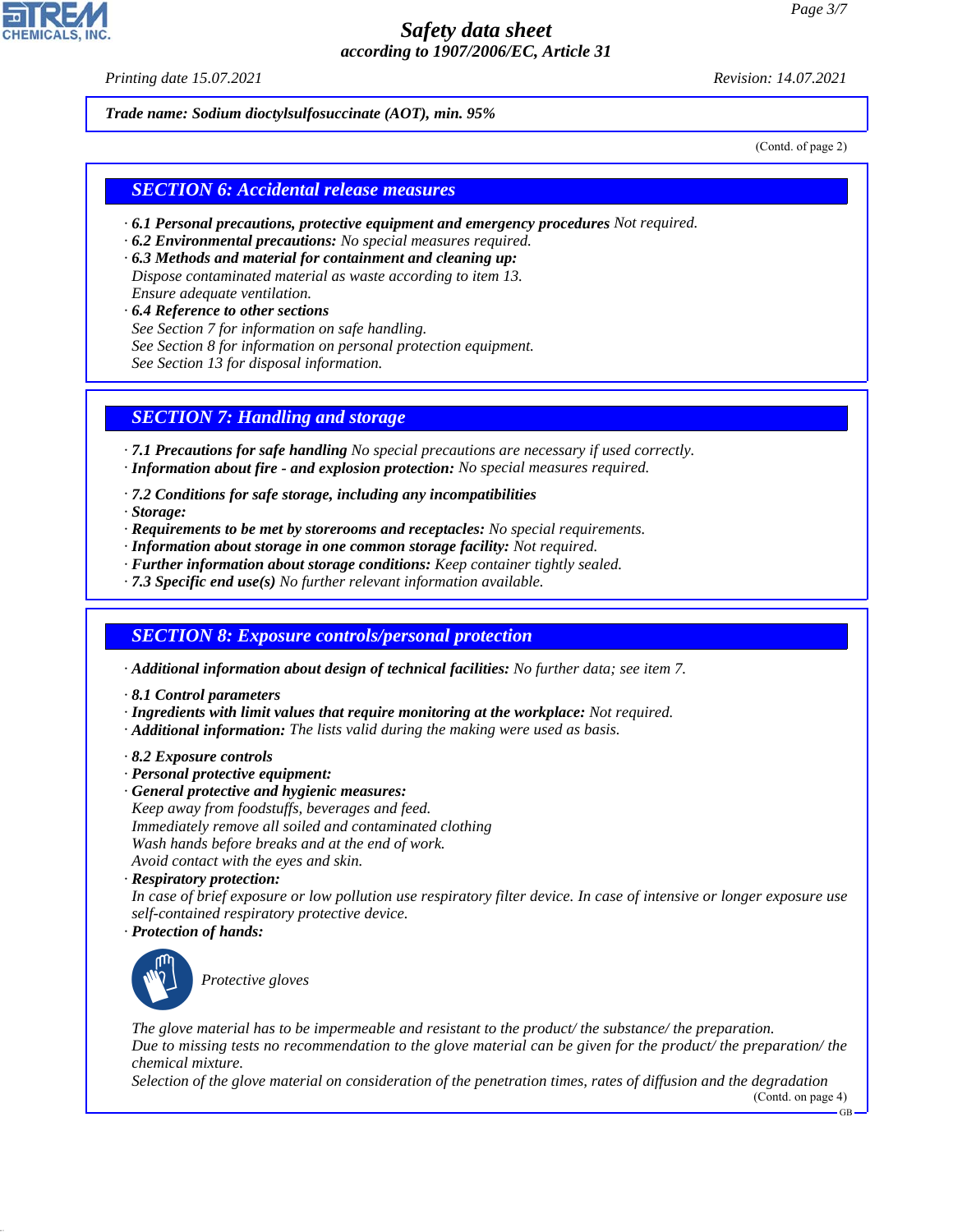GB

## *Safety data sheet according to 1907/2006/EC, Article 31*

*Printing date 15.07.2021 Revision: 14.07.2021*

CHEMICALS, INC.

44.1.1

| · Material of gloves<br>The selection of the suitable gloves does not only depend on the material, but also on further marks of quality and<br>varies from manufacturer to manufacturer.<br>· Penetration time of glove material<br>The exact break through time has to be found out by the manufacturer of the protective gloves and has to be<br>observed.<br>$\cdot$ Eye protection:<br>Tightly sealed goggles<br>.9.1 Information on basic physical and chemical properties<br>· General Information<br>$\cdot$ Appearance:<br>Form:<br>Powder<br>Colour:<br>White<br>$\cdot$ Odour:<br><i><b>Odourless</b></i><br>· Odour threshold:<br>Not determined.<br>$\cdot$ pH-value:<br>Not applicable.<br>· Change in condition<br>153-157 °C<br>Melting point/freezing point:<br>Initial boiling point and boiling range: Undetermined.<br>· Flash point:<br>Not applicable.<br>Not determined.<br>· Flammability (solid, gas):<br>· Ignition temperature:<br>Not determined.<br><b>Decomposition temperature:</b><br>Not determined.<br>· Auto-ignition temperature:<br>Product does not present an explosion hazard.<br>· Explosive properties:<br>Lower:<br>Not determined.<br>Upper:<br>Not determined.<br>Not applicable.<br>· Vapour pressure:<br>Not determined.<br>$\cdot$ Density:<br>· Relative density<br>Not determined.<br>· Vapour density<br>Not applicable.<br>$\cdot$ Evaporation rate<br>Not applicable.<br>· Solubility in / Miscibility with<br><i>Insoluble.</i><br>water:<br>Not determined.<br>· Partition coefficient: n-octanol/water:<br>· Viscosity:<br>Dynamic:<br>Not applicable.<br>Kinematic:<br>Not applicable.<br>· Solvent content:<br>$0.0\%$<br><b>Organic solvents:</b><br>$0.00\%$<br>$VOC$ (EC)<br><b>Solids content:</b><br>100.0% | Trade name: Sodium dioctylsulfosuccinate (AOT), min. 95% |                    |  |  |  |
|---------------------------------------------------------------------------------------------------------------------------------------------------------------------------------------------------------------------------------------------------------------------------------------------------------------------------------------------------------------------------------------------------------------------------------------------------------------------------------------------------------------------------------------------------------------------------------------------------------------------------------------------------------------------------------------------------------------------------------------------------------------------------------------------------------------------------------------------------------------------------------------------------------------------------------------------------------------------------------------------------------------------------------------------------------------------------------------------------------------------------------------------------------------------------------------------------------------------------------------------------------------------------------------------------------------------------------------------------------------------------------------------------------------------------------------------------------------------------------------------------------------------------------------------------------------------------------------------------------------------------------------------------------------------------------------------------------------------------------------------------------------------------|----------------------------------------------------------|--------------------|--|--|--|
|                                                                                                                                                                                                                                                                                                                                                                                                                                                                                                                                                                                                                                                                                                                                                                                                                                                                                                                                                                                                                                                                                                                                                                                                                                                                                                                                                                                                                                                                                                                                                                                                                                                                                                                                                                           |                                                          | (Contd. of page 3) |  |  |  |
|                                                                                                                                                                                                                                                                                                                                                                                                                                                                                                                                                                                                                                                                                                                                                                                                                                                                                                                                                                                                                                                                                                                                                                                                                                                                                                                                                                                                                                                                                                                                                                                                                                                                                                                                                                           |                                                          |                    |  |  |  |
|                                                                                                                                                                                                                                                                                                                                                                                                                                                                                                                                                                                                                                                                                                                                                                                                                                                                                                                                                                                                                                                                                                                                                                                                                                                                                                                                                                                                                                                                                                                                                                                                                                                                                                                                                                           |                                                          |                    |  |  |  |
|                                                                                                                                                                                                                                                                                                                                                                                                                                                                                                                                                                                                                                                                                                                                                                                                                                                                                                                                                                                                                                                                                                                                                                                                                                                                                                                                                                                                                                                                                                                                                                                                                                                                                                                                                                           |                                                          |                    |  |  |  |
|                                                                                                                                                                                                                                                                                                                                                                                                                                                                                                                                                                                                                                                                                                                                                                                                                                                                                                                                                                                                                                                                                                                                                                                                                                                                                                                                                                                                                                                                                                                                                                                                                                                                                                                                                                           |                                                          |                    |  |  |  |
|                                                                                                                                                                                                                                                                                                                                                                                                                                                                                                                                                                                                                                                                                                                                                                                                                                                                                                                                                                                                                                                                                                                                                                                                                                                                                                                                                                                                                                                                                                                                                                                                                                                                                                                                                                           |                                                          |                    |  |  |  |
|                                                                                                                                                                                                                                                                                                                                                                                                                                                                                                                                                                                                                                                                                                                                                                                                                                                                                                                                                                                                                                                                                                                                                                                                                                                                                                                                                                                                                                                                                                                                                                                                                                                                                                                                                                           |                                                          |                    |  |  |  |
|                                                                                                                                                                                                                                                                                                                                                                                                                                                                                                                                                                                                                                                                                                                                                                                                                                                                                                                                                                                                                                                                                                                                                                                                                                                                                                                                                                                                                                                                                                                                                                                                                                                                                                                                                                           |                                                          |                    |  |  |  |
|                                                                                                                                                                                                                                                                                                                                                                                                                                                                                                                                                                                                                                                                                                                                                                                                                                                                                                                                                                                                                                                                                                                                                                                                                                                                                                                                                                                                                                                                                                                                                                                                                                                                                                                                                                           |                                                          |                    |  |  |  |
|                                                                                                                                                                                                                                                                                                                                                                                                                                                                                                                                                                                                                                                                                                                                                                                                                                                                                                                                                                                                                                                                                                                                                                                                                                                                                                                                                                                                                                                                                                                                                                                                                                                                                                                                                                           |                                                          |                    |  |  |  |
|                                                                                                                                                                                                                                                                                                                                                                                                                                                                                                                                                                                                                                                                                                                                                                                                                                                                                                                                                                                                                                                                                                                                                                                                                                                                                                                                                                                                                                                                                                                                                                                                                                                                                                                                                                           |                                                          |                    |  |  |  |
|                                                                                                                                                                                                                                                                                                                                                                                                                                                                                                                                                                                                                                                                                                                                                                                                                                                                                                                                                                                                                                                                                                                                                                                                                                                                                                                                                                                                                                                                                                                                                                                                                                                                                                                                                                           |                                                          |                    |  |  |  |
|                                                                                                                                                                                                                                                                                                                                                                                                                                                                                                                                                                                                                                                                                                                                                                                                                                                                                                                                                                                                                                                                                                                                                                                                                                                                                                                                                                                                                                                                                                                                                                                                                                                                                                                                                                           |                                                          |                    |  |  |  |
|                                                                                                                                                                                                                                                                                                                                                                                                                                                                                                                                                                                                                                                                                                                                                                                                                                                                                                                                                                                                                                                                                                                                                                                                                                                                                                                                                                                                                                                                                                                                                                                                                                                                                                                                                                           |                                                          |                    |  |  |  |
|                                                                                                                                                                                                                                                                                                                                                                                                                                                                                                                                                                                                                                                                                                                                                                                                                                                                                                                                                                                                                                                                                                                                                                                                                                                                                                                                                                                                                                                                                                                                                                                                                                                                                                                                                                           |                                                          |                    |  |  |  |
|                                                                                                                                                                                                                                                                                                                                                                                                                                                                                                                                                                                                                                                                                                                                                                                                                                                                                                                                                                                                                                                                                                                                                                                                                                                                                                                                                                                                                                                                                                                                                                                                                                                                                                                                                                           |                                                          |                    |  |  |  |
|                                                                                                                                                                                                                                                                                                                                                                                                                                                                                                                                                                                                                                                                                                                                                                                                                                                                                                                                                                                                                                                                                                                                                                                                                                                                                                                                                                                                                                                                                                                                                                                                                                                                                                                                                                           |                                                          |                    |  |  |  |
|                                                                                                                                                                                                                                                                                                                                                                                                                                                                                                                                                                                                                                                                                                                                                                                                                                                                                                                                                                                                                                                                                                                                                                                                                                                                                                                                                                                                                                                                                                                                                                                                                                                                                                                                                                           |                                                          |                    |  |  |  |
|                                                                                                                                                                                                                                                                                                                                                                                                                                                                                                                                                                                                                                                                                                                                                                                                                                                                                                                                                                                                                                                                                                                                                                                                                                                                                                                                                                                                                                                                                                                                                                                                                                                                                                                                                                           |                                                          |                    |  |  |  |
|                                                                                                                                                                                                                                                                                                                                                                                                                                                                                                                                                                                                                                                                                                                                                                                                                                                                                                                                                                                                                                                                                                                                                                                                                                                                                                                                                                                                                                                                                                                                                                                                                                                                                                                                                                           |                                                          |                    |  |  |  |
|                                                                                                                                                                                                                                                                                                                                                                                                                                                                                                                                                                                                                                                                                                                                                                                                                                                                                                                                                                                                                                                                                                                                                                                                                                                                                                                                                                                                                                                                                                                                                                                                                                                                                                                                                                           |                                                          |                    |  |  |  |
|                                                                                                                                                                                                                                                                                                                                                                                                                                                                                                                                                                                                                                                                                                                                                                                                                                                                                                                                                                                                                                                                                                                                                                                                                                                                                                                                                                                                                                                                                                                                                                                                                                                                                                                                                                           | · Explosion limits:                                      |                    |  |  |  |
|                                                                                                                                                                                                                                                                                                                                                                                                                                                                                                                                                                                                                                                                                                                                                                                                                                                                                                                                                                                                                                                                                                                                                                                                                                                                                                                                                                                                                                                                                                                                                                                                                                                                                                                                                                           |                                                          |                    |  |  |  |
|                                                                                                                                                                                                                                                                                                                                                                                                                                                                                                                                                                                                                                                                                                                                                                                                                                                                                                                                                                                                                                                                                                                                                                                                                                                                                                                                                                                                                                                                                                                                                                                                                                                                                                                                                                           |                                                          |                    |  |  |  |
|                                                                                                                                                                                                                                                                                                                                                                                                                                                                                                                                                                                                                                                                                                                                                                                                                                                                                                                                                                                                                                                                                                                                                                                                                                                                                                                                                                                                                                                                                                                                                                                                                                                                                                                                                                           |                                                          |                    |  |  |  |
|                                                                                                                                                                                                                                                                                                                                                                                                                                                                                                                                                                                                                                                                                                                                                                                                                                                                                                                                                                                                                                                                                                                                                                                                                                                                                                                                                                                                                                                                                                                                                                                                                                                                                                                                                                           |                                                          |                    |  |  |  |
|                                                                                                                                                                                                                                                                                                                                                                                                                                                                                                                                                                                                                                                                                                                                                                                                                                                                                                                                                                                                                                                                                                                                                                                                                                                                                                                                                                                                                                                                                                                                                                                                                                                                                                                                                                           |                                                          |                    |  |  |  |
|                                                                                                                                                                                                                                                                                                                                                                                                                                                                                                                                                                                                                                                                                                                                                                                                                                                                                                                                                                                                                                                                                                                                                                                                                                                                                                                                                                                                                                                                                                                                                                                                                                                                                                                                                                           |                                                          |                    |  |  |  |
|                                                                                                                                                                                                                                                                                                                                                                                                                                                                                                                                                                                                                                                                                                                                                                                                                                                                                                                                                                                                                                                                                                                                                                                                                                                                                                                                                                                                                                                                                                                                                                                                                                                                                                                                                                           |                                                          |                    |  |  |  |
|                                                                                                                                                                                                                                                                                                                                                                                                                                                                                                                                                                                                                                                                                                                                                                                                                                                                                                                                                                                                                                                                                                                                                                                                                                                                                                                                                                                                                                                                                                                                                                                                                                                                                                                                                                           |                                                          |                    |  |  |  |
|                                                                                                                                                                                                                                                                                                                                                                                                                                                                                                                                                                                                                                                                                                                                                                                                                                                                                                                                                                                                                                                                                                                                                                                                                                                                                                                                                                                                                                                                                                                                                                                                                                                                                                                                                                           |                                                          |                    |  |  |  |
|                                                                                                                                                                                                                                                                                                                                                                                                                                                                                                                                                                                                                                                                                                                                                                                                                                                                                                                                                                                                                                                                                                                                                                                                                                                                                                                                                                                                                                                                                                                                                                                                                                                                                                                                                                           |                                                          |                    |  |  |  |
|                                                                                                                                                                                                                                                                                                                                                                                                                                                                                                                                                                                                                                                                                                                                                                                                                                                                                                                                                                                                                                                                                                                                                                                                                                                                                                                                                                                                                                                                                                                                                                                                                                                                                                                                                                           |                                                          |                    |  |  |  |
|                                                                                                                                                                                                                                                                                                                                                                                                                                                                                                                                                                                                                                                                                                                                                                                                                                                                                                                                                                                                                                                                                                                                                                                                                                                                                                                                                                                                                                                                                                                                                                                                                                                                                                                                                                           |                                                          |                    |  |  |  |
|                                                                                                                                                                                                                                                                                                                                                                                                                                                                                                                                                                                                                                                                                                                                                                                                                                                                                                                                                                                                                                                                                                                                                                                                                                                                                                                                                                                                                                                                                                                                                                                                                                                                                                                                                                           |                                                          |                    |  |  |  |
|                                                                                                                                                                                                                                                                                                                                                                                                                                                                                                                                                                                                                                                                                                                                                                                                                                                                                                                                                                                                                                                                                                                                                                                                                                                                                                                                                                                                                                                                                                                                                                                                                                                                                                                                                                           |                                                          |                    |  |  |  |
|                                                                                                                                                                                                                                                                                                                                                                                                                                                                                                                                                                                                                                                                                                                                                                                                                                                                                                                                                                                                                                                                                                                                                                                                                                                                                                                                                                                                                                                                                                                                                                                                                                                                                                                                                                           |                                                          |                    |  |  |  |
|                                                                                                                                                                                                                                                                                                                                                                                                                                                                                                                                                                                                                                                                                                                                                                                                                                                                                                                                                                                                                                                                                                                                                                                                                                                                                                                                                                                                                                                                                                                                                                                                                                                                                                                                                                           |                                                          |                    |  |  |  |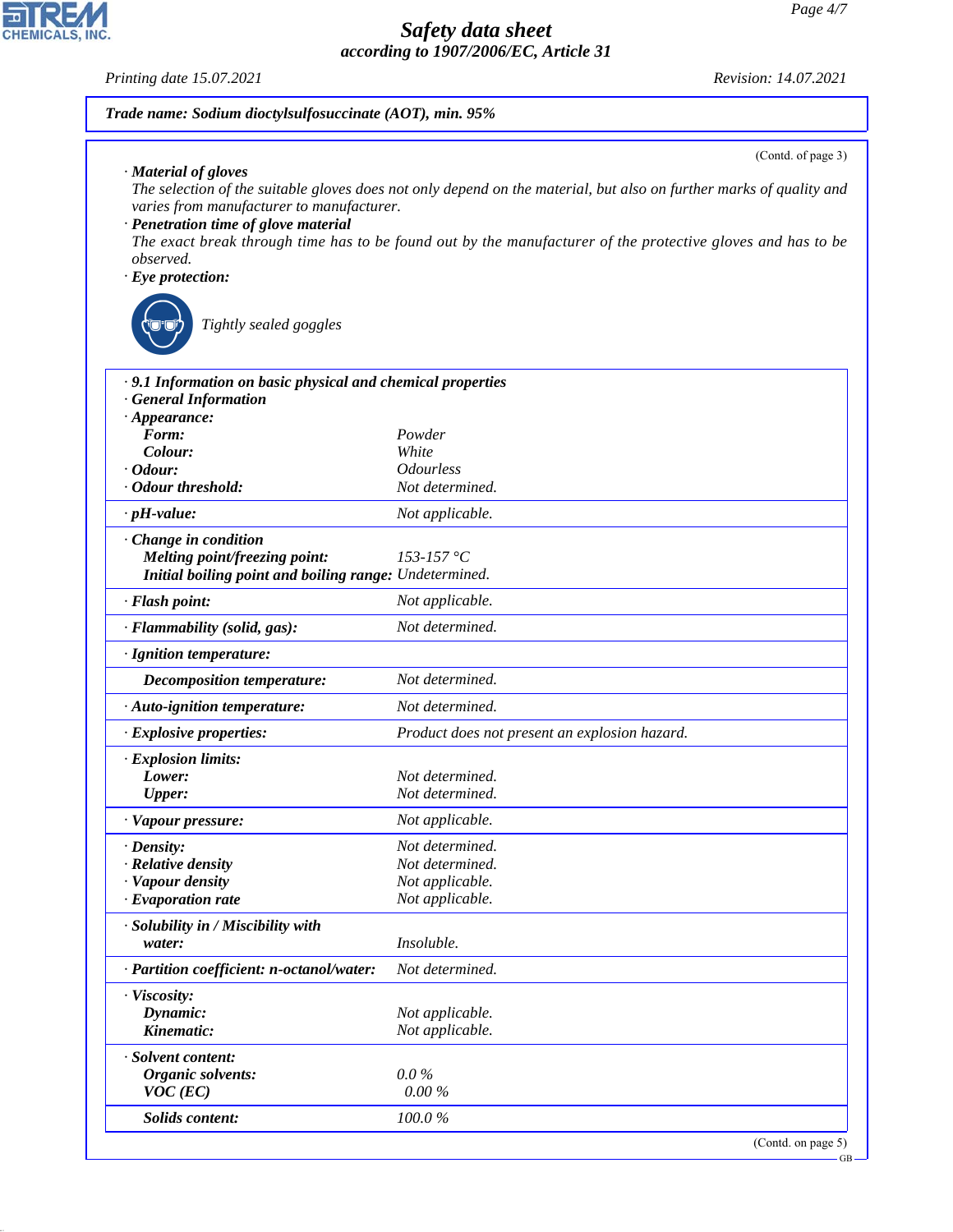*Printing date 15.07.2021 Revision: 14.07.2021*

(Contd. of page 4)

*Trade name: Sodium dioctylsulfosuccinate (AOT), min. 95%*

*· 9.2 Other information No further relevant information available.*

#### *SECTION 10: Stability and reactivity*

- *· 10.1 Reactivity No further relevant information available.*
- *· 10.2 Chemical stability*
- *· Thermal decomposition / conditions to be avoided: No decomposition if used according to specifications.*
- *· 10.3 Possibility of hazardous reactions No dangerous reactions known.*
- *· 10.4 Conditions to avoid No further relevant information available.*
- *· 10.5 Incompatible materials: No further relevant information available.*

*· 10.6 Hazardous decomposition products: No dangerous decomposition products known.*

#### *SECTION 11: Toxicological information*

- *· 11.1 Information on toxicological effects*
- *· Acute toxicity*

*Harmful if swallowed.*

- *· LD/LC50 values relevant for classification:*
- *577-11-7 docusate sodium*

*Oral LD50 1900 mg/kg (rat)*

- *· Primary irritant effect:*
- *· Skin corrosion/irritation*
- *Causes skin irritation.*
- *· Serious eye damage/irritation Causes serious eye irritation.*
- *· Respiratory or skin sensitisation Based on available data, the classification criteria are not met.*
- *· CMR effects (carcinogenity, mutagenicity and toxicity for reproduction)*
- *· Germ cell mutagenicity Based on available data, the classification criteria are not met.*
- *· Carcinogenicity Based on available data, the classification criteria are not met.*
- *· Reproductive toxicity Based on available data, the classification criteria are not met.*
- *· STOT-single exposure*
- *May cause respiratory irritation.*
- *· STOT-repeated exposure Based on available data, the classification criteria are not met.*
- *· Aspiration hazard Based on available data, the classification criteria are not met.*

#### *SECTION 12: Ecological information*

- *· 12.1 Toxicity*
- *· Aquatic toxicity: No further relevant information available.*
- *· 12.2 Persistence and degradability No further relevant information available.*
- *· 12.3 Bioaccumulative potential No further relevant information available.*
- *· 12.4 Mobility in soil No further relevant information available.*
- *· Additional ecological information:*
- *· General notes: Not known to be hazardous to water.*
- *· 12.5 Results of PBT and vPvB assessment*
- *· PBT: Not applicable.*
- *· vPvB: Not applicable.*

44.1.1

(Contd. on page 6)

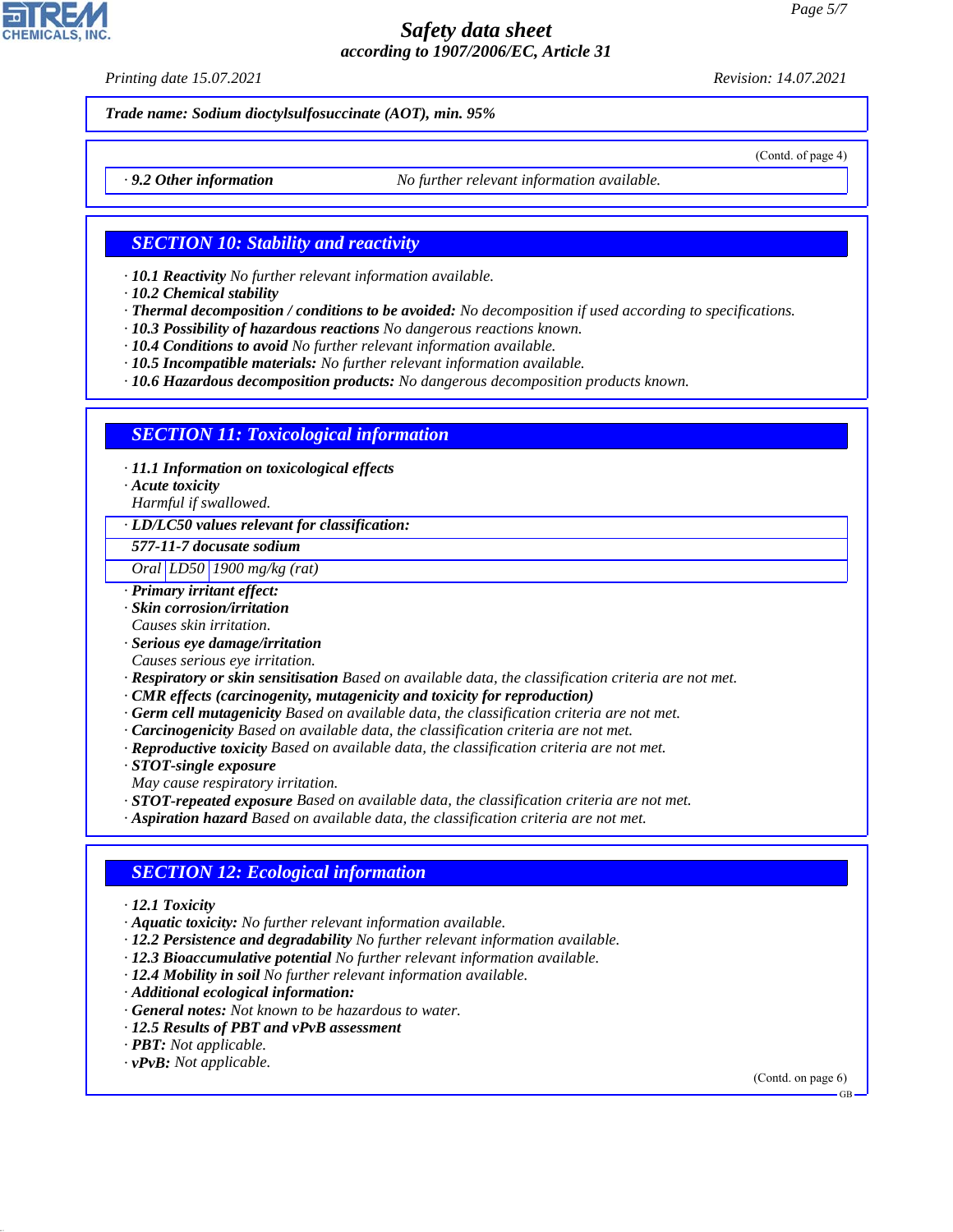*Printing date 15.07.2021 Revision: 14.07.2021*

(Contd. of page 5)

*Trade name: Sodium dioctylsulfosuccinate (AOT), min. 95%*

*· 12.6 Other adverse effects No further relevant information available.*

#### *SECTION 13: Disposal considerations*

*· 13.1 Waste treatment methods*

*· Recommendation*

*Must not be disposed together with household garbage. Do not allow product to reach sewage system.*

*· Uncleaned packaging:*

*· Recommendation: Disposal must be made according to official regulations.*

| <b>SECTION 14: Transport information</b>                                                  |                 |
|-------------------------------------------------------------------------------------------|-----------------|
| $\cdot$ 14.1 UN-Number<br>· ADR, ADN, IMDG, IATA                                          | not regulated   |
| $\cdot$ 14.2 UN proper shipping name<br>· ADR, ADN, IMDG, IATA                            | not regulated   |
| $\cdot$ 14.3 Transport hazard class(es)                                                   |                 |
| · ADR, ADN, IMDG, IATA<br>· Class                                                         | not regulated   |
| $\cdot$ 14.4 Packing group<br>ADR, IMDG, IATA                                             | not regulated   |
| · 14.5 Environmental hazards:<br>$\cdot$ Marine pollutant:                                | $N_{O}$         |
| $\cdot$ 14.6 Special precautions for user                                                 | Not applicable. |
| $\cdot$ 14.7 Transport in bulk according to Annex II of<br><b>Marpol and the IBC Code</b> | Not applicable. |
| · UN "Model Regulation":                                                                  | not regulated   |

## *SECTION 15: Regulatory information*

*· 15.1 Safety, health and environmental regulations/legislation specific for the substance or mixture*

*· Directive 2012/18/EU*

*· Named dangerous substances - ANNEX I Substance is not listed.*

*· 15.2 Chemical safety assessment: A Chemical Safety Assessment has not been carried out.*

#### *SECTION 16: Other information*

*This information is based on our present knowledge. However, this shall not constitute a guarantee for any specific product features and shall not establish a legally valid contractual relationship.*

*· Department issuing SDS: Technical Department.*

*· Contact: Technical Director*

44.1.1

*· Abbreviations and acronyms:*

*ADR: Accord européen sur le transport des marchandises dangereuses par Route (European Agreement concerning the International Carriage of Dangerous Goods by Road) IMDG: International Maritime Code for Dangerous Goods*

(Contd. on page 7)

GB